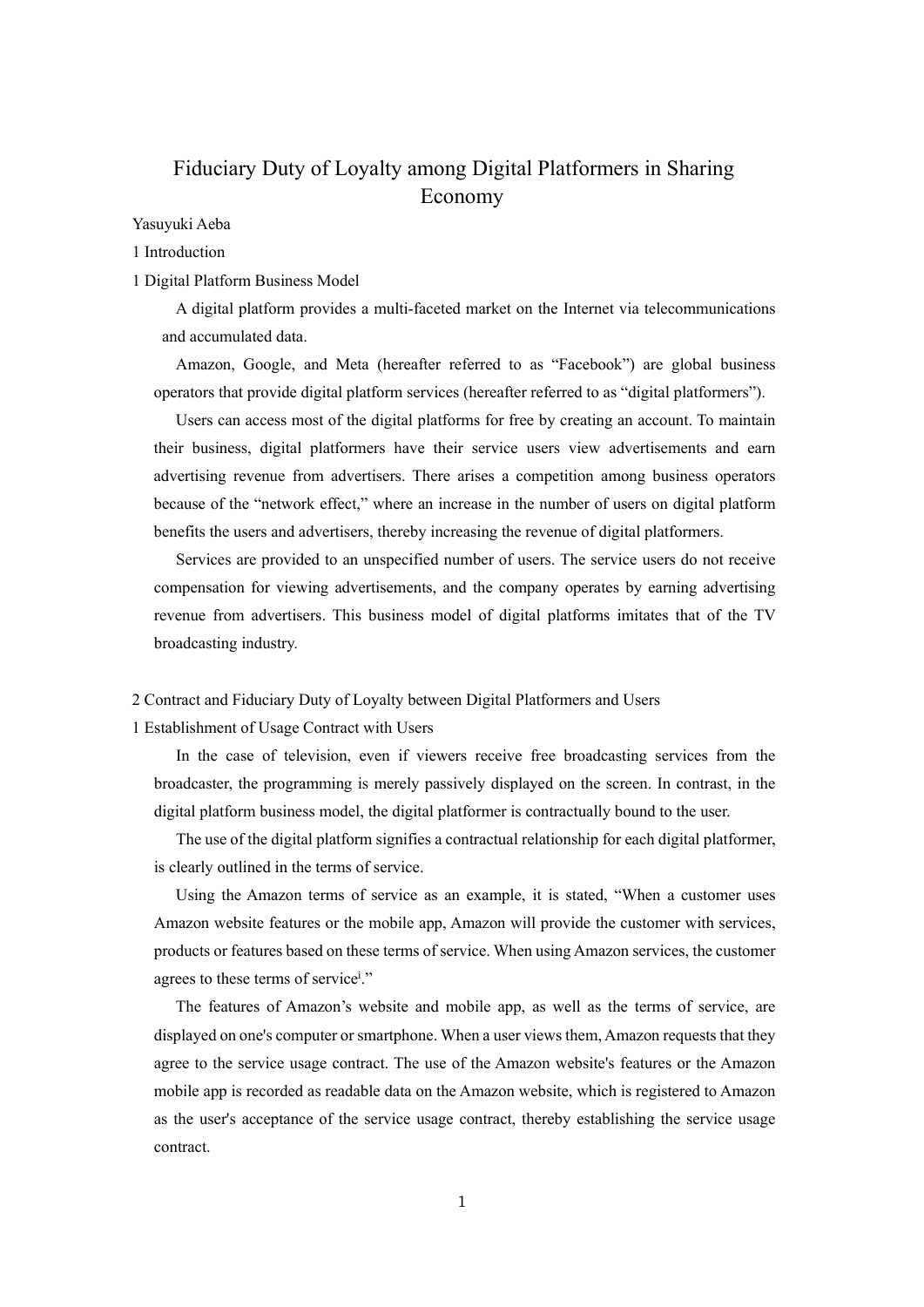#### 2 Content of Usage Contract with Users

When the user uses the digital platform to achieve their own goals and the digital platform's website features and mobile app work, it can be stated that the digital platform is helping the user achieve their goals.

Assisting the user in achieving their goals entails processing the user's administrative tasks using the quasidelegation contract serving, in which the digital platformer accepts the processing of the user's administrative tasks.

Using Amazon as an example, let us examine the provision of services in a quasidelegation contract.

The servicing digital platform performs the role of the market, enabling purchases between those on the digital platform, rather than being a part of a sales contract.

Contracts in which the consumer buys unspecified items are established when the buyer decides to purchase a product; therefore, to play the role of a market where purchases are completed, Amazon must set up conditions in which its users can decide to purchase products.

To that end, Amazon works on the display order of products supported by consumers and appealing new products on the website and mobile app so that users can easily discover them, as a means of assisting users. When the user decides to purchase a product, Amazon makes effort to deliver it to the user in the shortest possible time.

To accomplish this, Amazon creates an algorithm based on a product's novelty rating as well as statistics on the product's sales and purchase rate, allowing users to discover products that consumers are likely to want. The accuracy of the mathematical processing of the algorithm set by Amazon is used to establish the user's trust in Amazon. Then, Amazon constructs warehouses to deliver the products purchased by users in the shortest amount of time possible.

According to the above, the services to Amazon users involve providing information necessary for the user to decide to make a purchase, creating the conditions that resolve concerns that accompany purchases, and assisting in achieving the purpose of the user in purchasing the product, to process the user's administrative tasks.

#### 3 Fiduciary Duty of Loyalty to Users of Digital Platforms

Because achieving their goals without the assistance of a digital platform is difficult for a user, the digital platformer is entrusted with assisting the user and must bear the fiduciary duty of loyalty as a moral administrator according to the quasidelegation contract with the user.

To establish the fiduciary duty of loyalty in a delegation contract, one stance involves requesting administrative task processing via delegation, a relationship entrusted by users, and independent discretionii.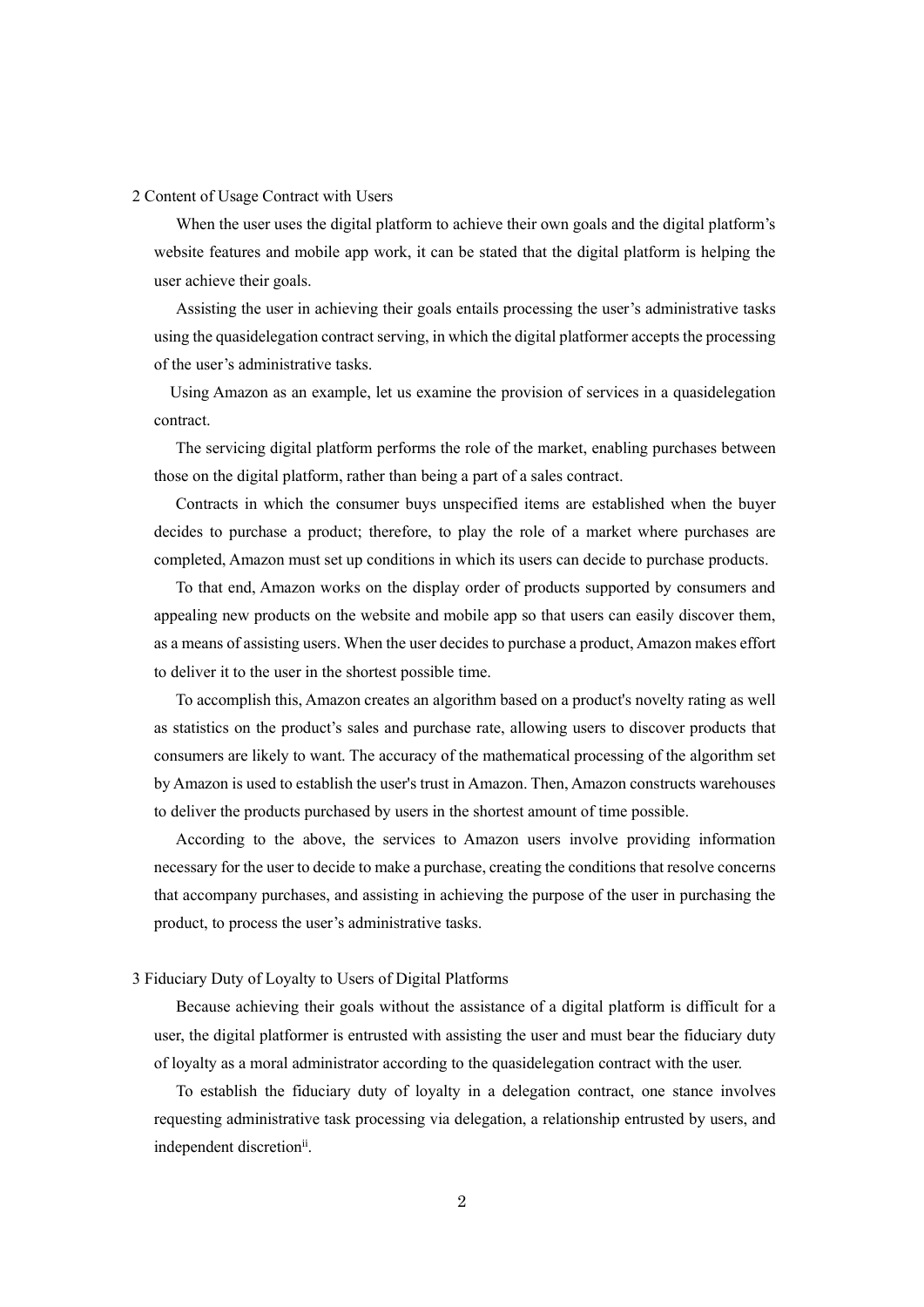Through site features and the mobile app, digital platformers assist users in achieving their goals, and users process the tasks that achieve those goals.

Furthermore, the digital platform has "independent discretion" in setting algorithms that assist users in achieving their goals. Then, the user has a "relationship of trust toward the digital platformer," where users have faith in the accuracy of the mathematical processing of the set algorithms.

The digital platform needs to protect the user's trust by assisting them to achieve their goals, and the digital platformer bears the fiduciary duty of loyalty in taking care of the user's administrative tasks for the user's benefit, having been entrusted with processing the same.

4 Multi-faceted Digital Platformers bearing the Fiduciary Duty of Loyalty

The case of bearing the fiduciary duty of loyalty toward participants on both sides off the market in digital platform management is limited to managing consumer to consumer (C2C) businesses, such as Airbnb private lodging.

Other market participants include those who list their products on Amazon. Moreover, the contractual format with advertisers listing ads on Facebook is a contractual agreement in which compensation is paid based on work results, with no fiduciary duty of loyalty involved. In this case, the digital platformer's duty is included in the debt of completing the work; hence, no fiduciary duty of loyalty is borne.

# 5 Details on Digital Platformers' Fiduciary Duty of Loyalty

Based on the digital platformers' fiduciary duty of loyalty toward users, they bear the responsibility of confidentiality in not disclosing to third parties personal information obtained in the service provision process, which the user does not want to be disclosed.

Furthermore, any conflict of interest that would benefit oneself or a third party at the expense of users is prohibited. As an example of a conflict of interest, Recruit Co., Ltd., which manages Rikunabi, a Japanese job-searching website, sold to recruiters the predicted scores of job offer decline rates for individual students who were hunting for jobs.

The job-hunting site is a digital platform joined by both students who are job-hunting and agencies who want to newly hire students. It follows a similar business model, allowing users to use the social networking feature for free while earning ad revenue from those who post ads on the site to support their business. Recruit Co., Ltd., such as advertisers on the social media, has no fiduciary duty of loyalty to recruiters who are compensated with a network of students via the website.

Although Recruit Co., Ltd. does bears the fiduciary duty of loyalty to students who are advised on how to advance their job search and take surveys to check for job suitability, they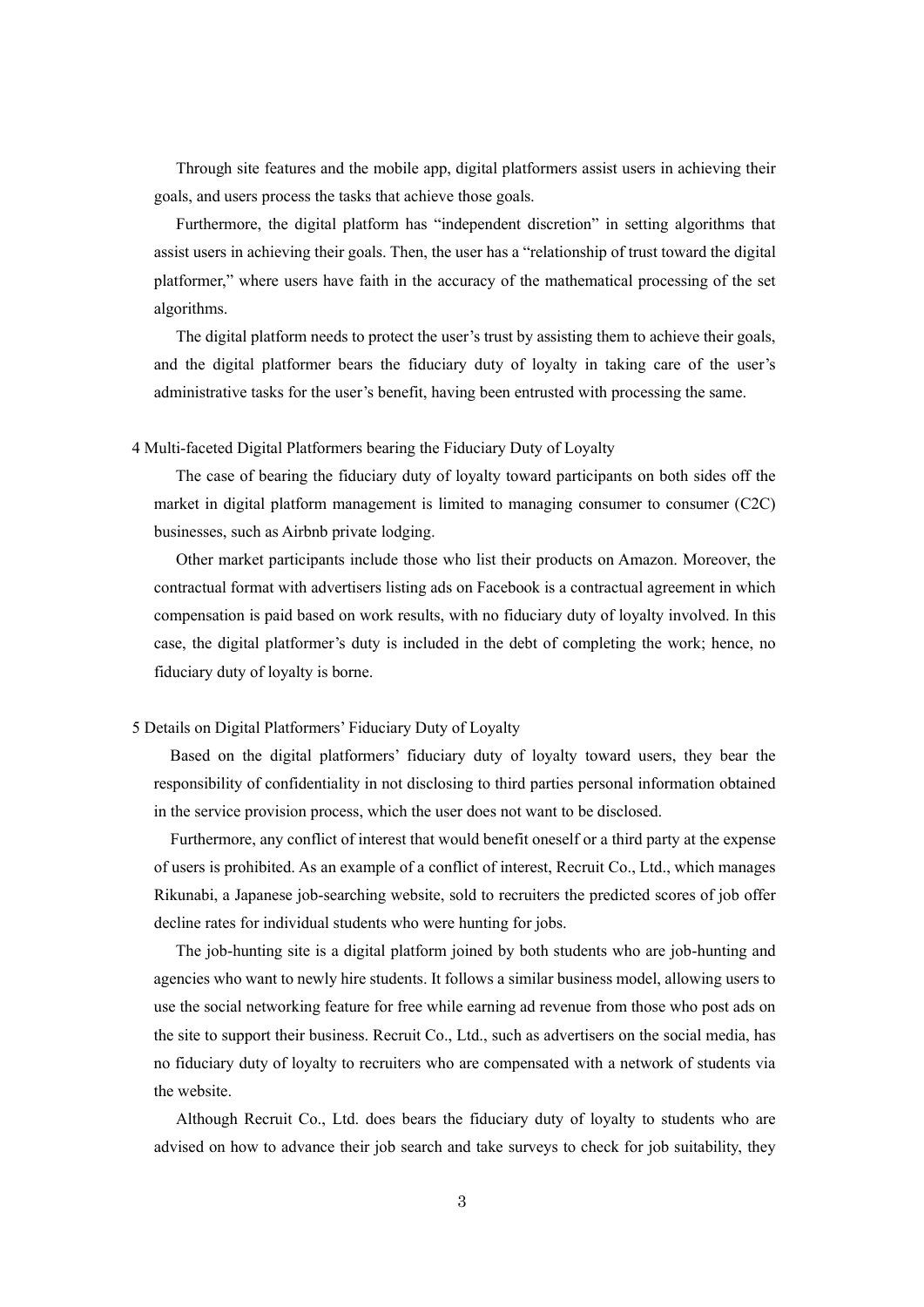sold predicted scores of the students' job offer decline rate to the companies that the students were applying to, invited preconceptions by the companies who may refuse job offers to the students, and created the risk of the students being at a disadvantage with those companies, which is conflict of interest that betrays trust.

#### 3 Digital Platforms in the Sharing Economy

## 1 New Sharing Economy

The sharing economy is a new economy where purchases, loans and provision of things, places, and skills, take place on a digital platform, which people share, distribute, and co-use).

It is now possible to use and share GPS coordinates and financial settlement systems on the internet. As a result, rather than purchasing desired items, it has become more common to share skills and assets, such as homes, furniture, clothes, the Uber car dispatch service, and Airbnb private lodging service, to achieve a lifestyle where "necessary portions are shared as needed," based on the desires of those who believe it is better to borrow needed items and share them with others.

#### 2 Arrival of Digital Service Economy

Digital platforms and the sharing economy have the same direction regarding the economy, i.e., transitioning to an economy where services are supplied, from one where goods are supplied.

This entails shifting from a model in which consumers buy goods and gain benefits from owning and using them to one in which they only receive the core value of using something as a service. Customers may then enjoy the essence of the benefit of using something by being relieved of the responsibility of owning, managing, and disposing it.

Uber ridesharing, which is part of the sharing economy, is taken as a service for transportation in a vehicle, and Airbnb is taken as a service for using houses.

Other digital platforms also involve receiving the essence of the benefits of using items as a service, as follows.

- (i) The transactional digital platform of Amazon provides information about appealing products so that users can discover and select them, and delivers the products they have purchased in the shortest amount of time. As a result, users can start using the items right away and discard them as needed, allowing them to enjoy the essence of the benefit of using the items.
- (ii) Google's search engine allows one to enjoy the essence of acquiring information in which the user can immediately gain what they want to know without having to go to the library and search through a vast amount of material.
- (iii) Facebook provides a social networking platform where users can share their own experiences or acquired information with others, thus enjoying communication via self-expression.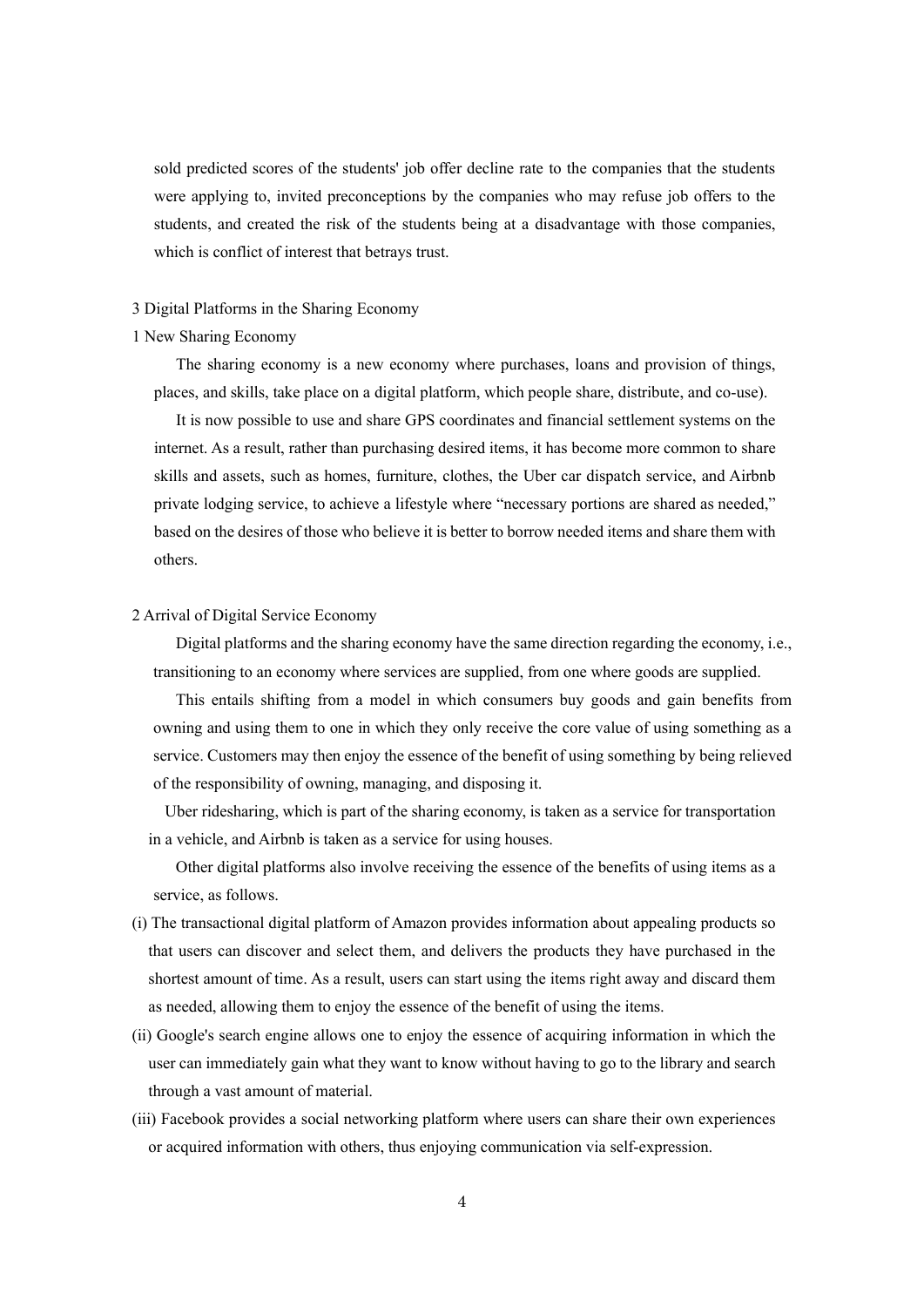3 Breaking away from Digital Platform Dependence

With digital platforms, the format where one receives revenue from item use as a service will spread in the future, increasing the likelihood of a global economy. However, as a negative, society may become dependent on digital platforms, thereby be controlled by them.

In a traditional economy, citizens control things via one's possessions; through desiring things, they were able to gain value from usage and dispose of items as they pleased. In owning things, the will of others does not interfere.

However, in transitioning to an economy in which using things are viewed as a service, the content of the services provided will be determined by the service providers. In terms of information and products displayed at the top of Amazon or Google, an algorithm selects items that it predicts users will want.

Receiving the supply of services that others determine means that one is at the mercy of the discretion of others determining the service content. If you dislike being at the mercy of others' discretion, you can stop receiving services; however, because digital platform services are justin-time, they are far more robust than current service supply formats, creating a high barrier to users discontinuing services (lock-in effect).

The users should be able to determine what they want as a service, and digital platforms should be able to say they influence the users' selections and guide them via systems that unidirectionally set algorithms of projected user wants.

It would be ideal for users to be able to express their opinions without being biased by digital platforms regarding their opinions and interests.

For digital platform businesses to fulfill their fiduciary duty of loyalty toward users by working solely for the benefit of users, users must instruct digital platformers on how to implement the fiduciary duty of loyalty and hold them accountable for the same.

4 Pre-Existing Sharing Economies in the form of Cooperatives

(1) Cooperatives as sharing systems

Sharing items or services in a sharing economy is not new, but was diligently enacted as a joint venture of co-ops where necessary items were allocated to and used by those who required them.

Cooperatives determine rules for people to share the usage of items that they own and allow everyone to use them. They also buy necessary items in bulk and distribute them to participants. Furthermore, they purchase and manufacture the items that must be used, establish rules, and enforce them among union members. To that end, people pay fees, share items, establish usage rules, and union members are educated on how to use the items efficiently.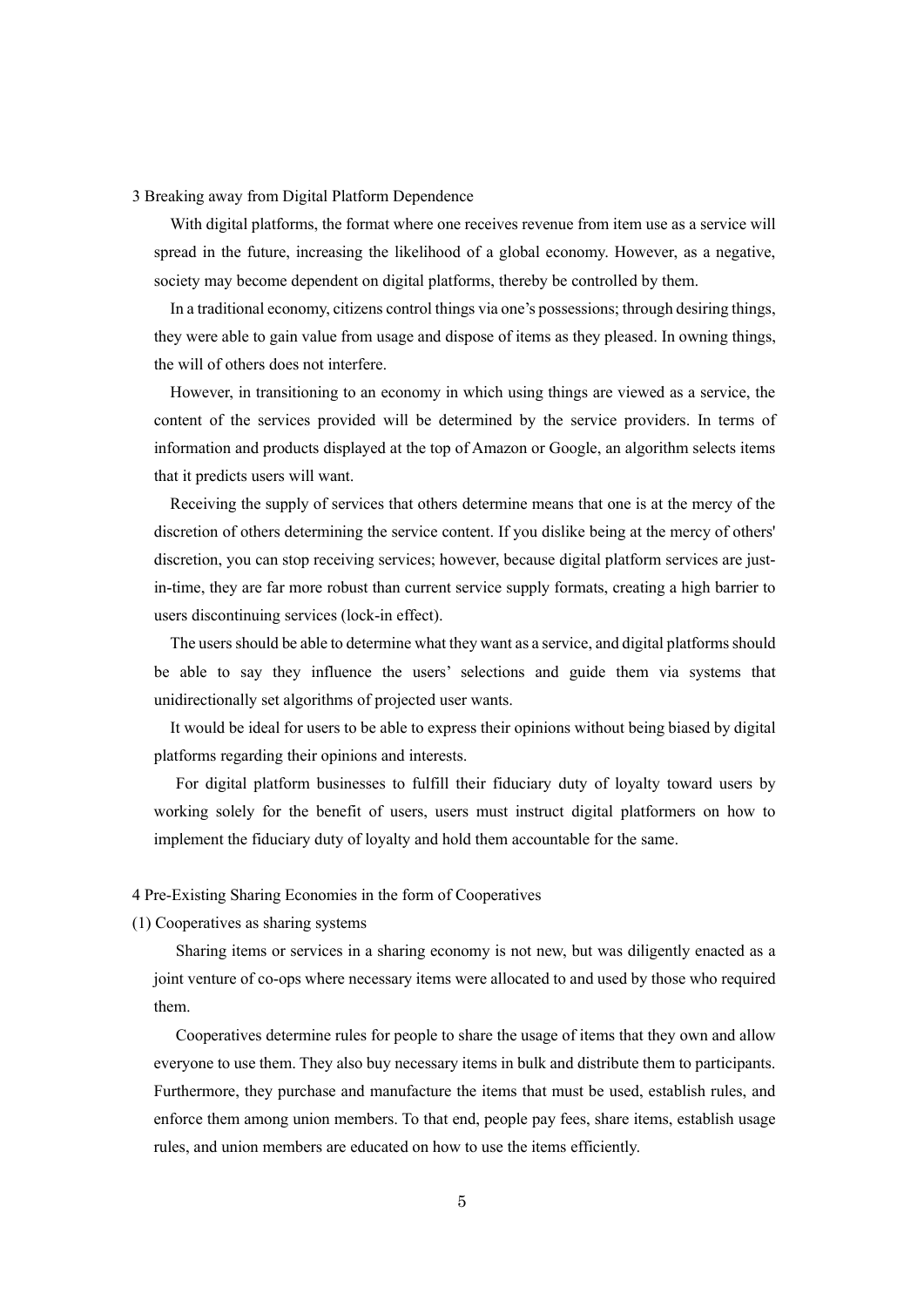#### (2) Character of cooperatives as sharing systems

Cooperatives are organizations formed to conduct business, on par with companies. As an example of that business, we can discuss electric power cooperatives that supply 3.7 million people with electricity in 75% of the national territory of the US.

Because of the lack of profits in providing services to remote areas, companies that provided electricity to cities only provided electricity to 10% of rural areas during the Great Depression. Electric power cooperatives were formed as electric companies owned and governed by electricity users, and they drew their own electric lines, purchased electricity from dams, and supplied electricity to previously unconnected areas.

Cooperatives were formed for the electric supply industry because the union members of US rural areas benefit as investors with electricity supply ventures.

Cooperatives differ from corporations in that corporations are business organizations that strive for the benefit of their investment, known as return on investment, whereas cooperatives are business organizations that conduct activities on behalf of their users.

## (3) Cooperatives as Organizations That Carry Out Activities on Behalf of the Users

To describe cooperatives per the definition of the International Co-Operative Alliance in 1995, "Cooperatives are autonomous organizations of people, where people who have voluntarily joined hands aim to fulfill shared economic, social, and cultural needs through a business organization that they jointly own and democratically manage."

Nathan Schneider interprets this definition as, "Cooperatives are businesses that are owned by the members of cooperatives and run for the members of cooperatives, by the members of cooperatives"

Alternatively, the business purposes of cooperatives are: 1) members of cooperatives owning the business, 2) the members of cooperatives governing the business, and 3) the members of cooperatives making benefit.

"The members of cooperative making profits" in 3) signifies that the cooperative upholds the fiduciary duty of loyalty to the business users—the members of cooperatives. As such, the cooperative is an organization where users own and govern a business body that upholds the fiduciary duty of loyalty to the business users.

When the business body has a fiduciary duty of loyalty to the business users, the business users should have the right to govern the business body. Users should express their opinions on matters of interest regarding services, and those opinions should be reflected in the digital platform's services.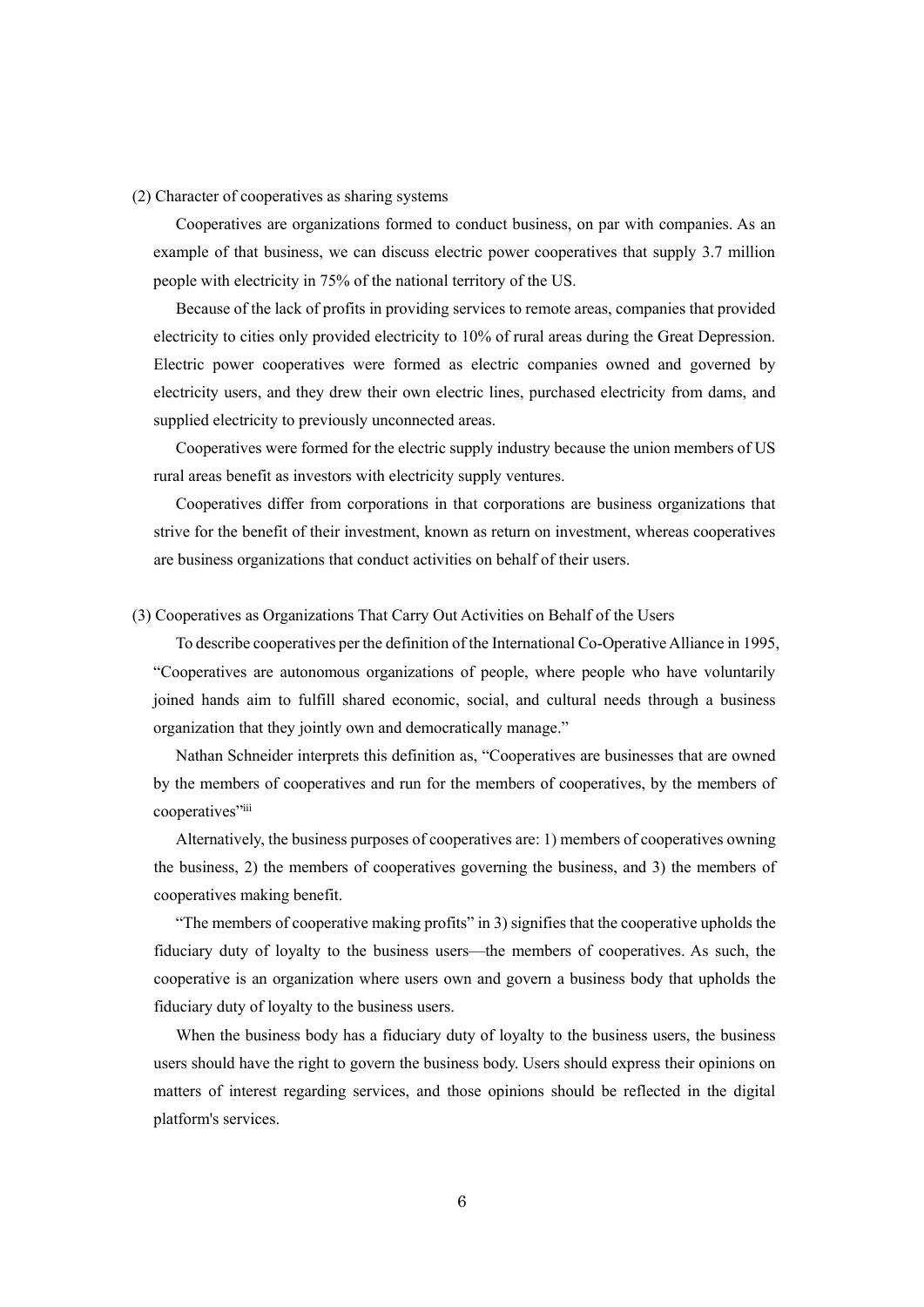In a system that guarantees the users' right of the final call on the digital platform's services, the digital platformer changes their structure to a cooperative, and the users become union members who are owners (investors) in the cooperative, who govern the digital platformer. To that end, establishing legal means to allow changing the structure of a company into a cooperative would be ideal. For this reason, a law that can convert the organization of a stock company into a cooperative should be realized.

## 4 Protection of Personal Interests such as User Privacy Rights

## 1 Significance of the Right to Privacy

In acquiring and using personal information, digital platformers must take care to avoid infringing upon an individual's privacy rights.

It is valid to see privacy rights as "rights of controlling information about oneself," and that premise can be described roughly as follows.

When others acquire information about you, they may hold a different viewpoint than you, which may serve as a prejudice. If this other person expresses an opinion about the information they obtained on you or attacks you based on their opinion, they may cause you personal pain or put your safety at risk. As a result, to avoid personal pain or damage, you must be able to determine the extent to which your information is disclosed and ensure that undisclosed information is not acquired as a privacy right.

People should not be discriminated against based on their race or having venereal diseases. However, regarding information that may involve labels that cause risks to bodily safety or personal distress for some, one has the right to determine the extent to which information is disclosed and not disclose information that they have decided to not disclose. We believe that anyone has at least some personal information that they desire not to be disclosed without good reason.

# (2) Protection against Profiling

Profiling is used on digital platforms to collect personal information in unexpected ways (evaluating specific personal traits, to automate the processing of personal data to analyze and predict personal work ethic, financial circumstances, positional information, health, preferences, reliability and actions).

Regarding determinations based on profiling, a person's profile is created according to a preestablished algorithm based on personal information data that they are not aware of, which allows for the risk of determinations based on evaluation and judgment of personal character, which is why protecting the right to oppose such profiling is necessary.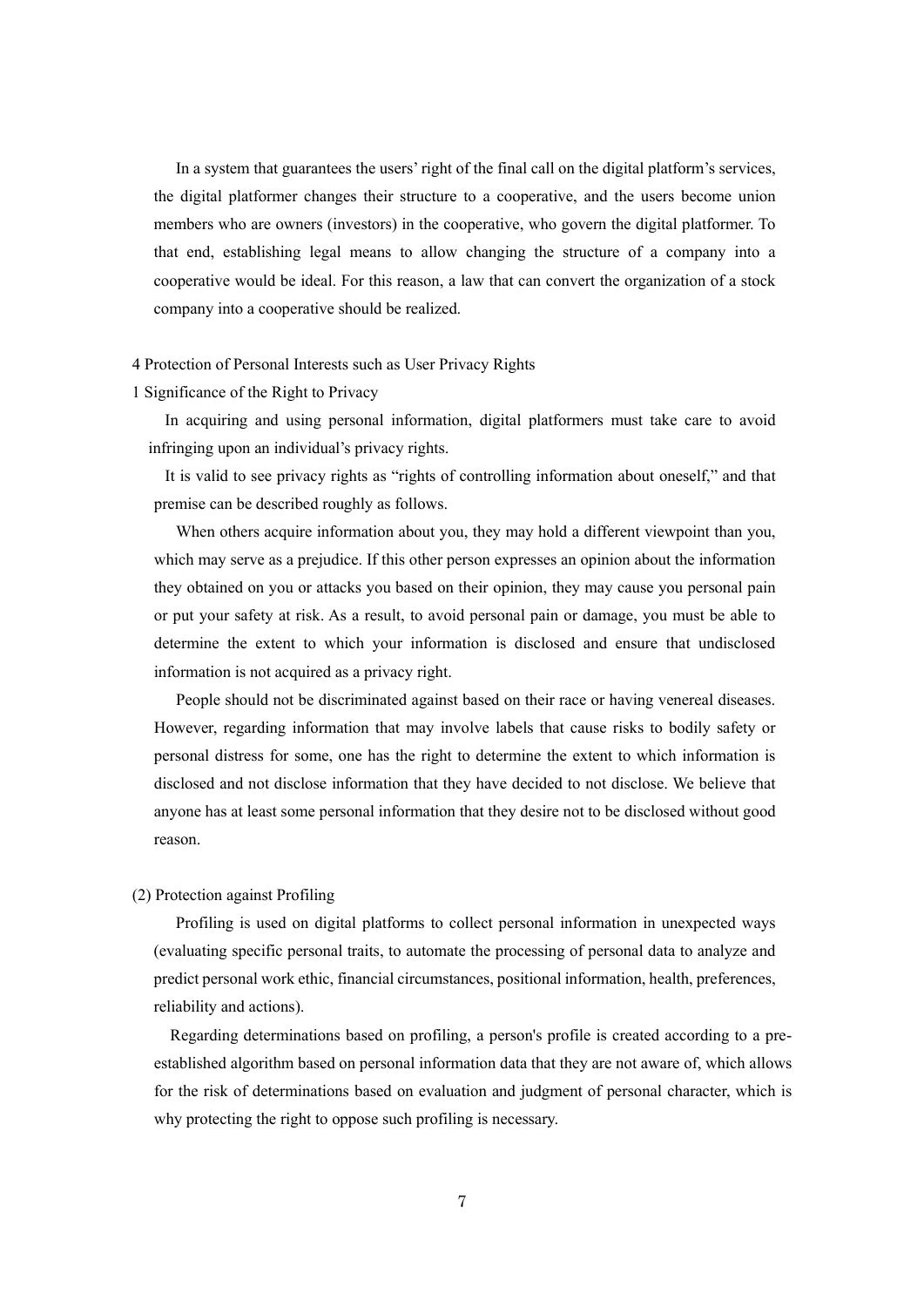## 3 Risks occurring in Personal Autonomy of Users

With digital platforms running profiling based on individual information they obtain, they can grab personal, private information that the user wants to keep confidential.

Using Facebook as an example, Facebook profiles users in terms of "school history," "thoughts," "relationship status," and "purchasing behaviors" based on their activity on the platform and data like the place of employment and school history that they record. It is said that they have classified users into 50,000 categoriesiv. With processing from algorithms per category, Facebook assists individual users to connect with those they are interested in, displays targeted ads (online ads that are distributed per individual based on internet browsing history) and enables users to discover content, products, and services.

As a result, they may gain private information, recommend connections with individuals or groups related to individual affiliations that the user may wish to keep confidential, and display targeted ads.

Digital platforms have the potential to use users' personal information, violate user privacy, and, if information security is inadequate, have information leaked through hacking, putting user privacy at risk.

#### 4 Risks of Personal Information being used for Politics

Additionally, political use of personal information gained by digital platformers would be an issue.

Digital platformers can influence politics by distorting election results by displaying targeted ads using the personal information they have obtained.

The personal information gathered by Facebook was used for analytical surveys of personal character by a political consulting firm, as well as for targeting political ads to voters in the US presidential election and the national referendum on the UK's exit from the EU.

In these incidents, whether Facebook intended to use personal information to influence politics is not clear, but CEO Zuckerberg posted on Facebook in October 2019 that they would continue to show political ads.

Using targeted ads that vary the content of its political ads per group based on the personalized tendencies of their viewpoints gained via profiling of personal information of users, is reminiscent of Aesop's fable, "A Cowardly Bat."

When running political targeted ads that vary based on the individual, making assertions that cater to the prejudices of groups with certain tendencies in viewpoint can be seen as a violation of justice.

5 Regulating Digital Platforms from the Perspective of Competition Law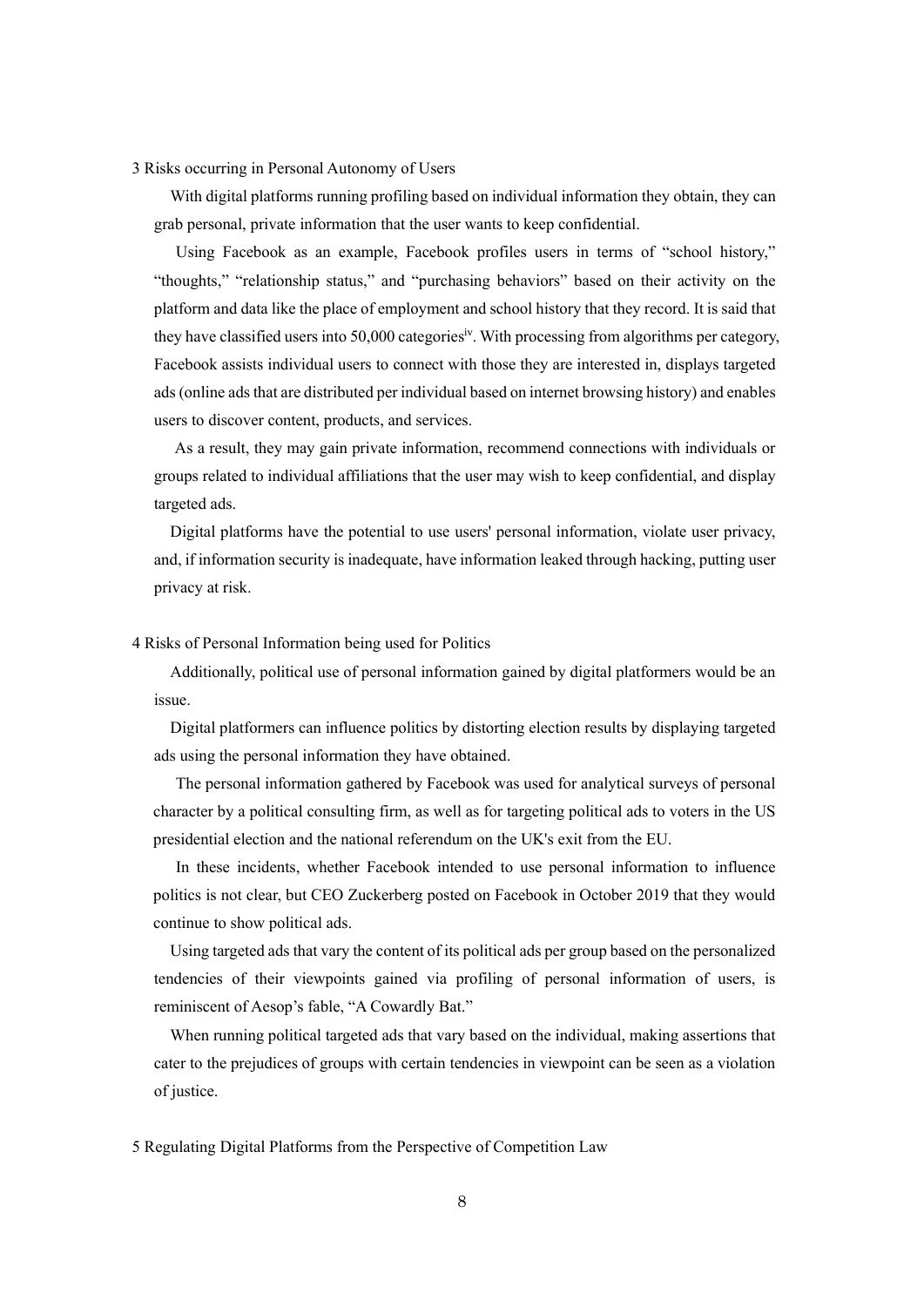The German Supreme Court annulled the high court order mandating the effective cancellation of the "decision to prohibit personal information collection from third parties" in August 2020. With the following statement, Facebook admitted to abusing their monopolistic position by using their digital platform business to collect user information generated on Instagram and WhatsApp<sup>v</sup> .

Facebook's use of user data robs the user's freedom of choice regarding whether to use a network in a way that is suited to the individual, based on their preferred level of personal information.

The user's lack of choice in switching to another social networking site from Facebook is a violation of their rights to make determinations on their information. According to survey results, a sizable proportion of Facebook users want less disclosure of personal information. Users who believe that the extent of data disclosure should be a criterion for selecting a business if competition in the social network market existed can choose another social networking service, but this is impossible given Facebook's market dominance.

In addition, Facebook's ability to use user information from Instagram strengthens the lockin effect of advertisers, adversely affecting competition in the online ad market.

Therefore, whether it is in the social networking market or ad market, the action of obtaining user information generated by Instagram and WhatsApp and conducting network businesses by Facebook is an abuse of their dominant position.

6 Difficulty in the revival of competition against "network effect"

Although Facebook's access to the user information of Instagram and WhatsApp is illegal in Germany and may be illegal in the United States, where a similar lawsuit was filed, the momentum of the monopoly over the ad market via the network effect and vastly growing database of users through methods other than purchasing will most likely not change.

The monopolization of giant digital platformers will continue, whereas competition diminishes, and users will have less capacity to select a digital platform.

The Antimonopoly Act prohibits acts such as corporate acquisitions that would diminish competition, but do not directly prohibit the state of monopoly. For this reason, a company split on the grounds that it monopolizes the market is beyond the scope of competition law disciplines. It is difficult to revive competition through competition laws against huge digital platformers because they have already monopolized the market of products and services.

6 Governing Right of Users toward Digital Platforms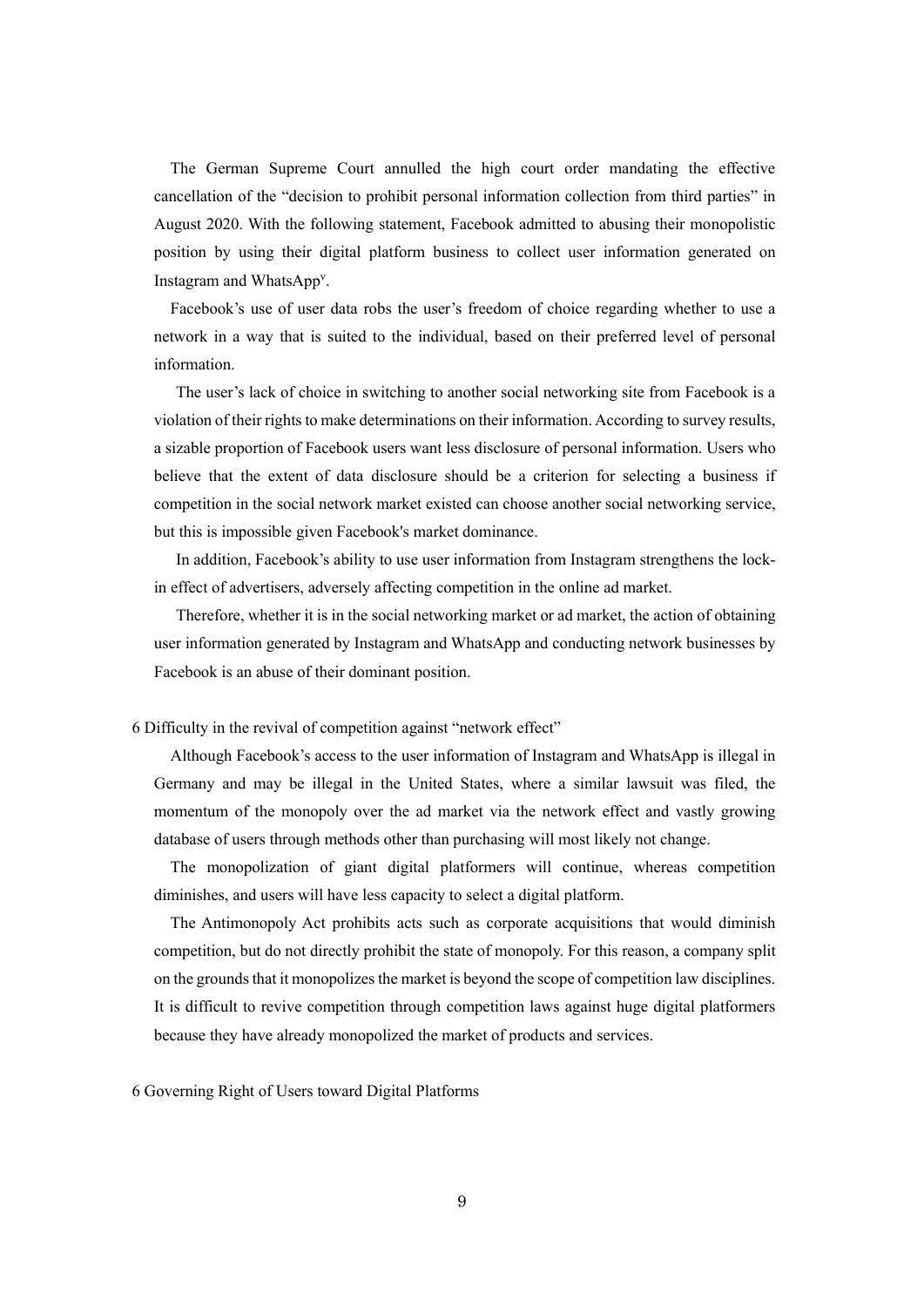In this situation, we need a method of restoring the freedom of user choice, regarding the extent of obtaining personal information or actions geared toward purchasing behaviors of services and products of users from digital platformers.

The user's decision on how much personal information to disclose should be respected. Furthermore, profiling based on a user's registered information and actions on the platform differs from their actual characteristics and affiliations. As a result, users should be able to make appropriate adjustments.

Furthermore, the users should be able to refuse suggestions by the platform and be able to accept or deny targeted political ads.

For users to be able to determine the extent of acquisition of personal information by the digital platformers and actions toward the users, the digital platform should change to a cooperative structure and allow the users to govern it.

7 Entity conversion of a digital platformer into a cooperative

Entity conversion of a digital platformer into a cooperative is desirable for a digital platformer to fulfill their fiduciary duty of loyalty to users to the full extent.

The organizational structure of a digital platformer is generally a stock company. It is legally impossible to convert the organizational structure from a stock company to a cooperative. This would be because there has not been general necessity of converting the organizational structure from a stock company to a cooperative. However, fiduciary duty of loyalty of a digital platformer to users has created the need of conversion of the organizational structure to cooperatives to fulfill their fiduciary duty of loyalty to users to the full extent. Therefore, legislative measures should be taken to enable the conversion of a digital platformer's organizational structure to a cooperative.

The legislation of the conversion of a digital platform's organizational structure from a stock company to a cooperative could be modeled on the legislation of mutualization of a stock insurer. It is believed that insurance business should be run for policyholders, so legislative measure has been taken to enable the conversion of the organizational structure of an insurance stock company to mutual company. Mutual company is substantially a cooperative because it is owned by insurance policyholders who govern the company by exercising their voting rights at general meetings; mutual company operates for the benefit of policyholders.

In the case of a digital platform that has fiduciary duty of loyalty to users, since the digital platform business should be operated for the user, it is necessary to make it possible for a digital platformer to become a cooperative from a stock company in reference to the Insurance Business Act.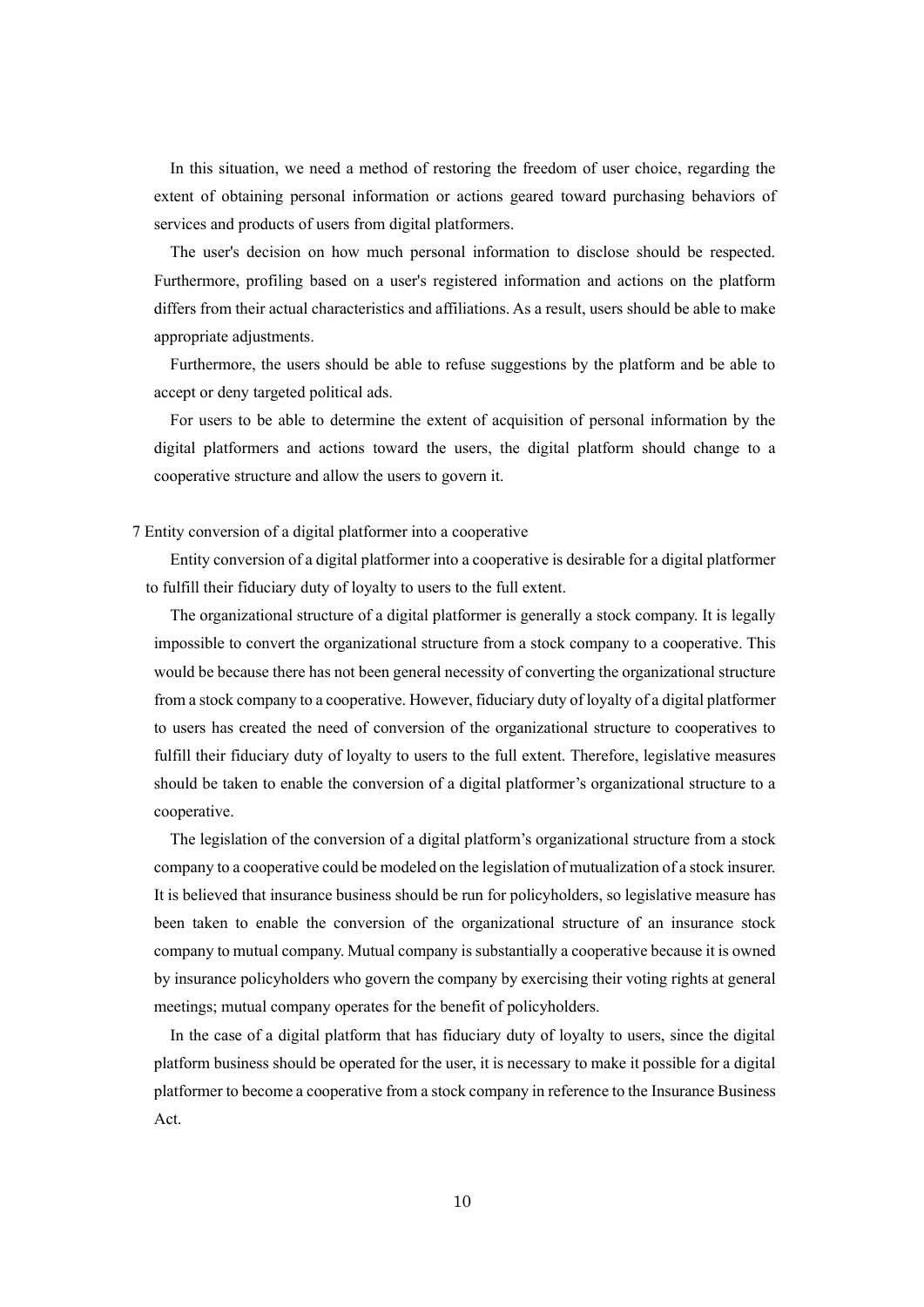Under the Insurance Business Act, in which the organizational structure of a stock insurer can be converted to mutual company, the entity conversion plan (which stipulates the total amount of funds after the conversion, compensation for shareholders, content of the rights of policyholders, etc.) must be approved by a special resolution of the shareholders meeting. A resolution of the shareholders meeting should be adopted by two-thirds of the votes (in Japan) and three-quarters of the votes (in Montana and Hawaii). Then, the payment procedure of debts to creditors who state objection to the conversion is conducted. Next, in the resolution of the policyholders meeting, the policy holders adopt the articles of incorporation of the converted mutual company and other matters required for the organization of the converted mutual company and elect the directors of the converted mutual company. A resolution of the policyholders meeting shall be adopted by a three quarter majority of the votes (in Japan) and a two-thirds majority of the votes (in Montana and Hawaii)

To convert the organizational structure of digital platformers from a stock company to a cooperative without harming the interests of the parties concerned, entity conversion provisions of an insurance stock company to a mutual company should be a model for entity conversion provisions of digital platformers from a stock company to a cooperative.

# 8. Aptitude of cooperatives as business entities for digital platformers

When a digital platformer is converted to a cooperative, the purpose of business activities of the digital platformer is to realize the interests of the digital platform users as the members of the cooperative. The profits earned by the digital platformer are not the center of interest of the members of the cooperative; however, the main concern of the members of the cooperative centers is the range of services provided by the digital platformer.

If the organizational structure of digital platformers is converted to a cooperative in which users are members of the cooperative, the question of whether a large number of users need to have their opinions reflected will arise.

However, even if each person represents a small percentage of the entire organization, the desire for the users' will to be reflected would be an eternal blade that could be pointed to digital platform management, where business management would be governed by the users for the users, and management would always be held accountable to users. This would highlight the importance of transforming a digital platformer into a cooperative.